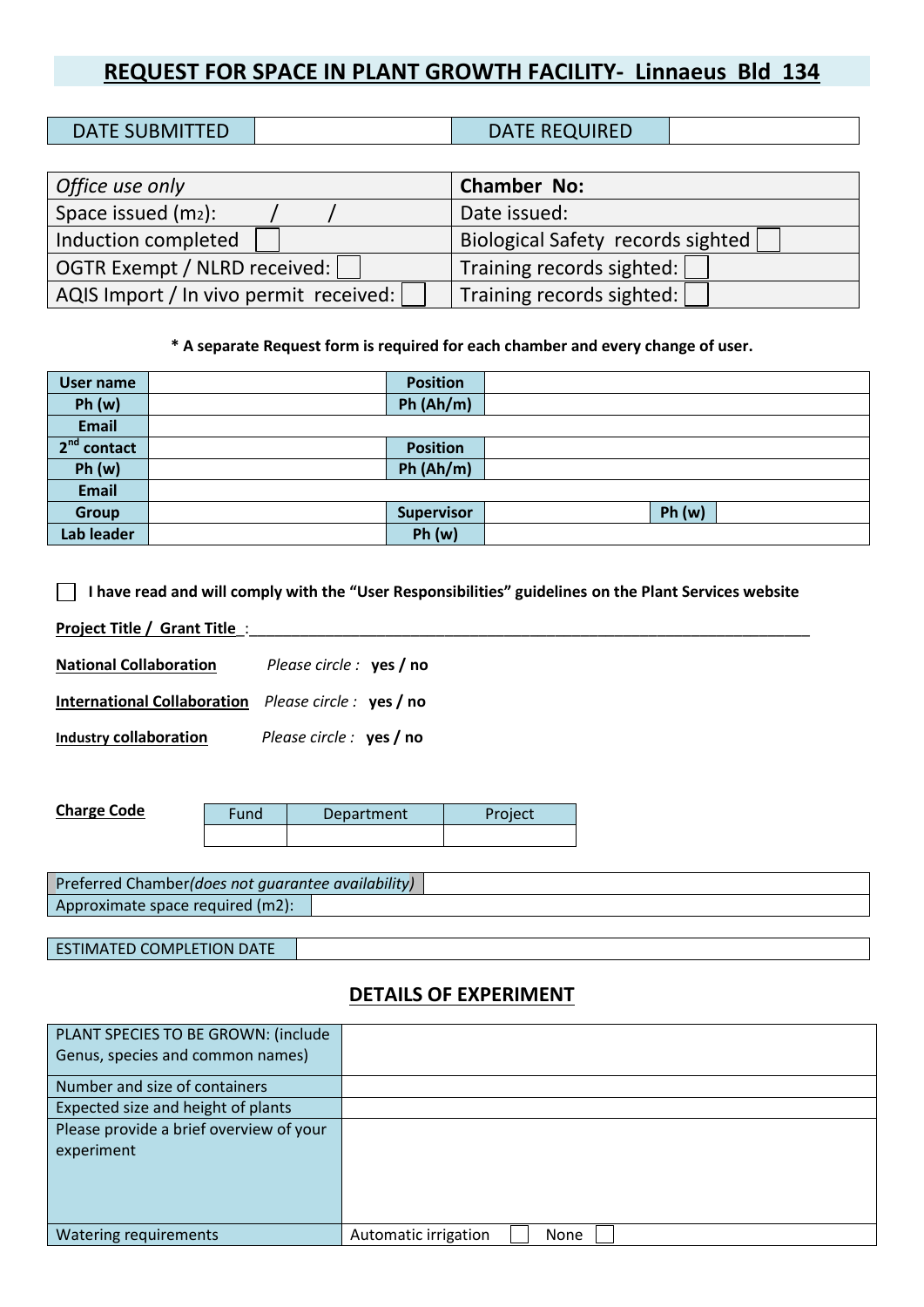| If other, supply details             |                                                     |
|--------------------------------------|-----------------------------------------------------|
| Will anything you work on require    | If yes, provide details<br>Yes I<br>No <sub>1</sub> |
| special practices for containment or |                                                     |
| decontamination (excluding AQIS and  |                                                     |
| $PC2$ ?                              |                                                     |
|                                      |                                                     |

*\* If not enough space provide further detail on last page*

# **GROWTH CHAMBER RUNNING CONDITIONS**

### **Under no circumstances are users to alter controller set points. This will result in your access being immediately removed.**

| Breakdown response required      | Immediate      | Next day    |       | Next working day |
|----------------------------------|----------------|-------------|-------|------------------|
| Contact researcher at critical   | " Not required | Temperature | Light | Humidity         |
| times during the experiment for: |                |             |       |                  |

| TEMPERATURE ( °C)                | Dav | <b>Night</b> |  |  |
|----------------------------------|-----|--------------|--|--|
| <b>RELATIVE HUMIDITY ( % RH)</b> | Day | <b>Night</b> |  |  |
|                                  |     |              |  |  |

| Day length (Hrs) | To start at (0000hrs) | Step/ramp time |  |
|------------------|-----------------------|----------------|--|
|------------------|-----------------------|----------------|--|

Average light intensity to be maintained *(μmol s -1 m -2 )*

PLEASE NOTE: when lamp replacements are required, the lamps in your chamber will have to be turned off for a short period – please let staff know if this will pose problems with your experiment.

 I will notify staff when chamber is temporarily empty or between experiments so lights and alarms can be turned off.

(Consider placing a request with PGF manager to clean chamber in between experiments)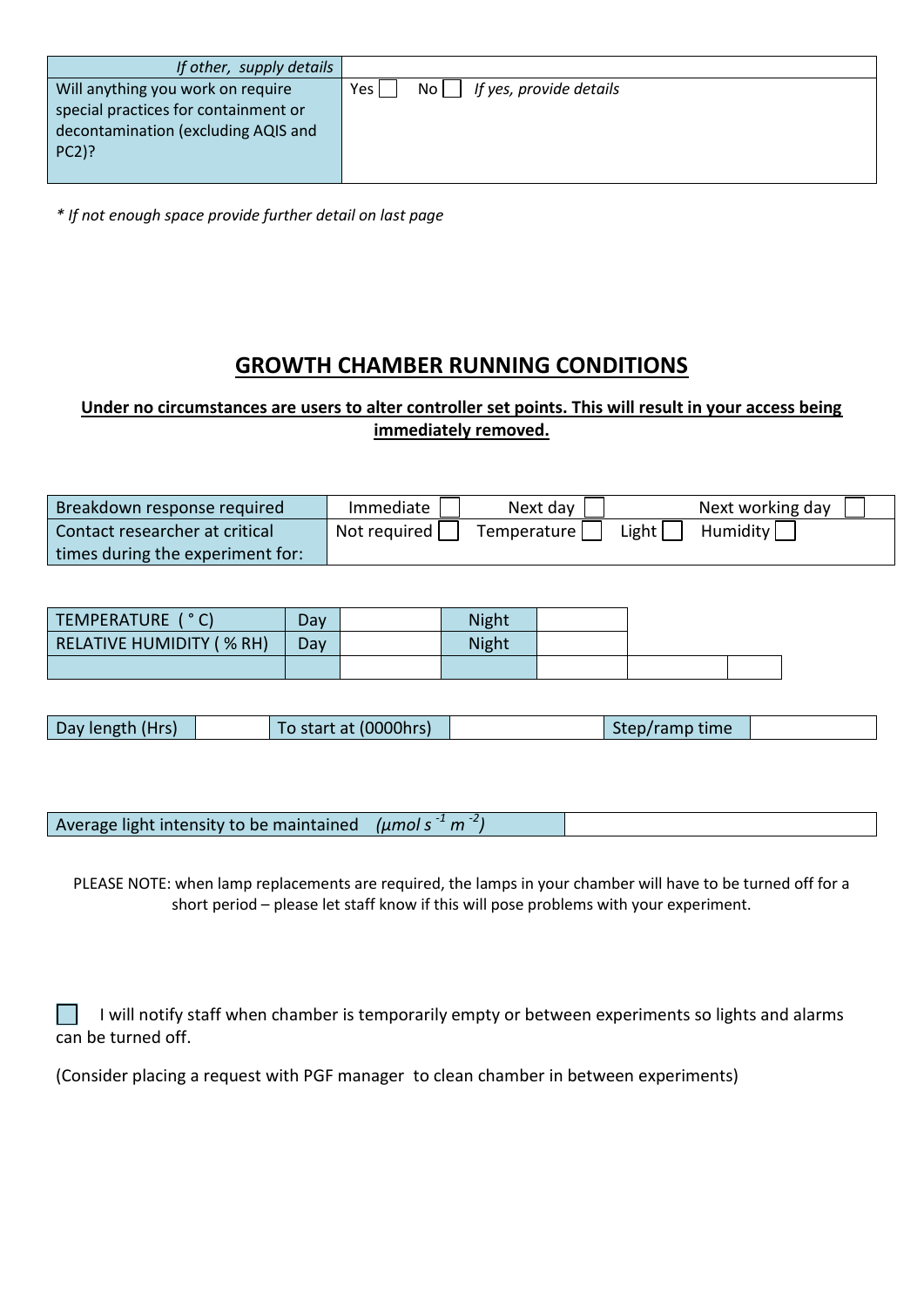# **CONTAINMENT DETAILS**

## **OGTR**

| PC <sub>2</sub><br>$\cdots$<br>חר.<br>conditions | <b>No</b><br><b>Yes</b> | IB <sub>C</sub><br>CODV <sup>'</sup><br>ہ د<br>dillie.<br>Tattach - |  |
|--------------------------------------------------|-------------------------|---------------------------------------------------------------------|--|
|                                                  |                         |                                                                     |  |

| Will the work involve GM micro-organisms<br>No l<br>Yes                                                         |
|-----------------------------------------------------------------------------------------------------------------|
| If yes, discuss requirements with Plant Growth Facility or Plant Services staff prior to commencing and provide |
| details below                                                                                                   |
|                                                                                                                 |
|                                                                                                                 |
|                                                                                                                 |

| i disinfectant.<br>Approved | Concentration | Juration |  |
|-----------------------------|---------------|----------|--|

Researcher to undertake decontamination of research specific items and supply disinfectants

===============================================================================================

## **AQIS**

| <b>QUARANTINE Conditions - CLASS 5.2 Growth chamber</b> | <b>Yes</b><br>No. |  |  |  |
|---------------------------------------------------------|-------------------|--|--|--|
| AQIS Import Permit number                               |                   |  |  |  |
| AQIS In-vivo approval number                            | n/a               |  |  |  |
| *Supply copies of Import Permit and/or In-vivo approval |                   |  |  |  |

| Approved disinfectant | Concentration | Juration |  |
|-----------------------|---------------|----------|--|
|                       |               |          |  |

**\* All items that have been in contact with or potentially contaminated with goods subject to quarantine must be disinfected or decontaminated by an AQIS approved method prior to being removed from these premises, record keeping and traceability must be maintained.**

**Researcher to undertake decontamination and supply disinfectants, approved disinfectants can be found in the Plant Growth Facility Manual Folder or the AQIS website**

**\* It is a requirement of certification that users maintain a very high level of hygiene, good housekeeping and accurate records at all times.**